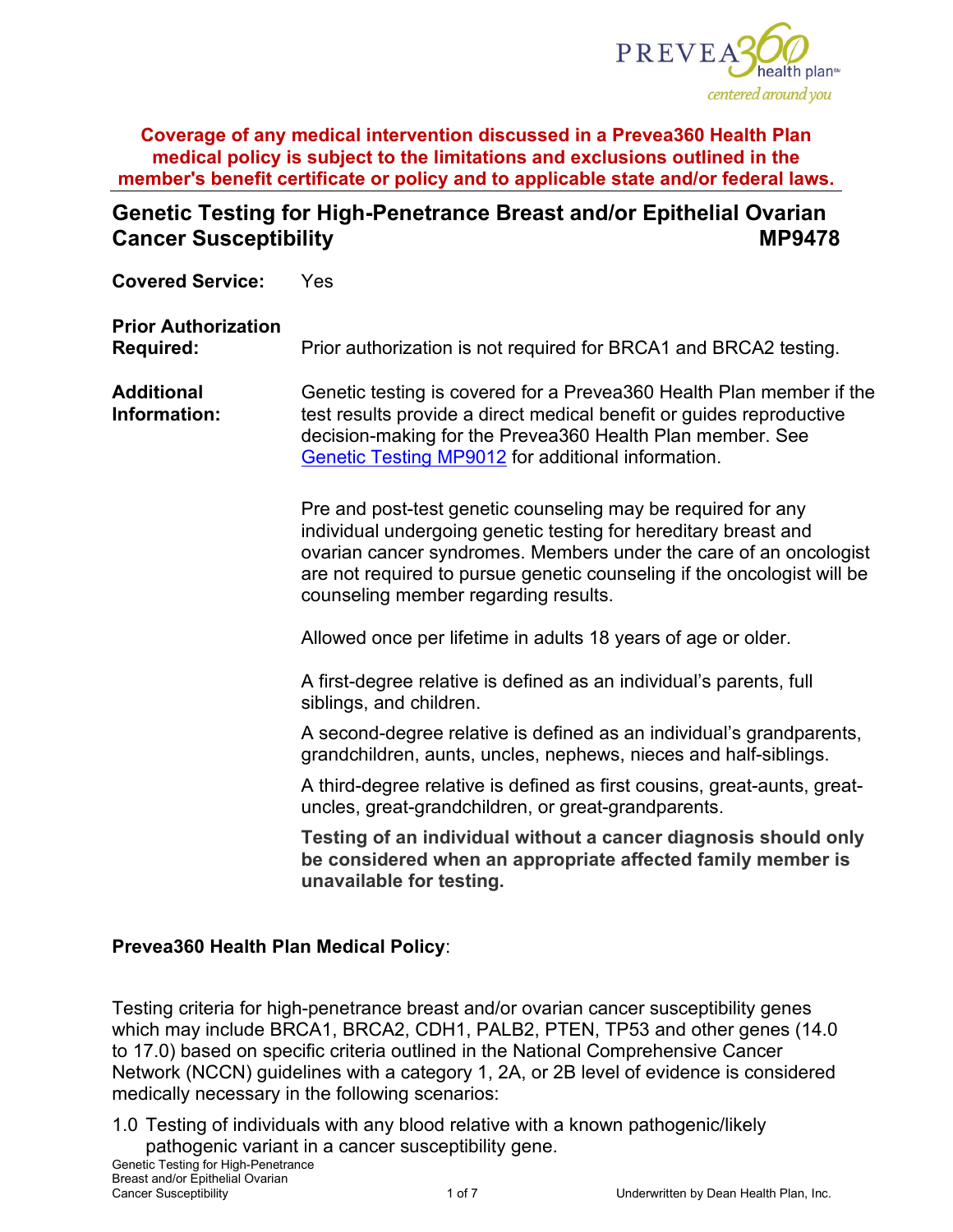

2.0 Testing of individuals meeting the criteria below (3.0 to 9.0), but tested negative with previous limited testing (e.g. single gene and/or absent deletion duplication analysis) interested in pursuing multi-gene testing.

#### **Personal History of Cancer**

3.0 Breast cancer with at least **ONE** of the following:

- 3.1 Diagnosed at age ≤ 45 years;
- 3.2 Diagnosed at age 46-50 years with **ANY** of the following:
	- 3.2.1 Unknown or limited family history;
	- 3.2.2 A second breast cancer diagnosed at any age;
	- 3.2.3 One or more close blood relative with breast, ovarian, pancreatic, or prostate cancer at any age
- 3.3 Diagnosed at age  $\leq 60$  years with triple-negative breast cancer;
- 3.4 Diagnosed at any age with **ANY** of the following:
	- 3.4.1 Ashkenazi Jewish ancestry;
	- 3.4.2 One or more close blood relative with breast cancer at age ≤ 50 years or ovarian, pancreatic, metastatic or intraductal/cribriform histology, or high- or very-high risk group prostate cancer at any age;
	- 3.4.3 Three or more total diagnoses of breast cancer in member and/or close blood relatives
- 3.5 Diagnosed at any age with male breast cancer
- 4.0 Epithelial ovarian cancer (including fallopian tube cancer or peritoneal cancer) at any age;
- 5.0 Exocrine pancreatic cancer at any age;
- 6.0 Prostate cancer at any age with **ANY** of the following:
	- 6.1 Metastatic, intraductal/cribriform histology, or high- or very-high-risk group prostate cancer at any age
	- 6.2 Any NCCN risk group with **ANY** of the following family history:
		- 6.2.1 Ashkenazi Jewish ancestry;
		- 6.2.2 One or more close relative with **ANY** of the following:
			- 6.2.2.1 Breast cancer at age ≤ 50 years;
			- 6.2.2.2 Ovarian cancer at any age;
			- 6.2.2.3 Pancreatic cancer at any age
			- 6.2.2.4 Metastatic cancer at any age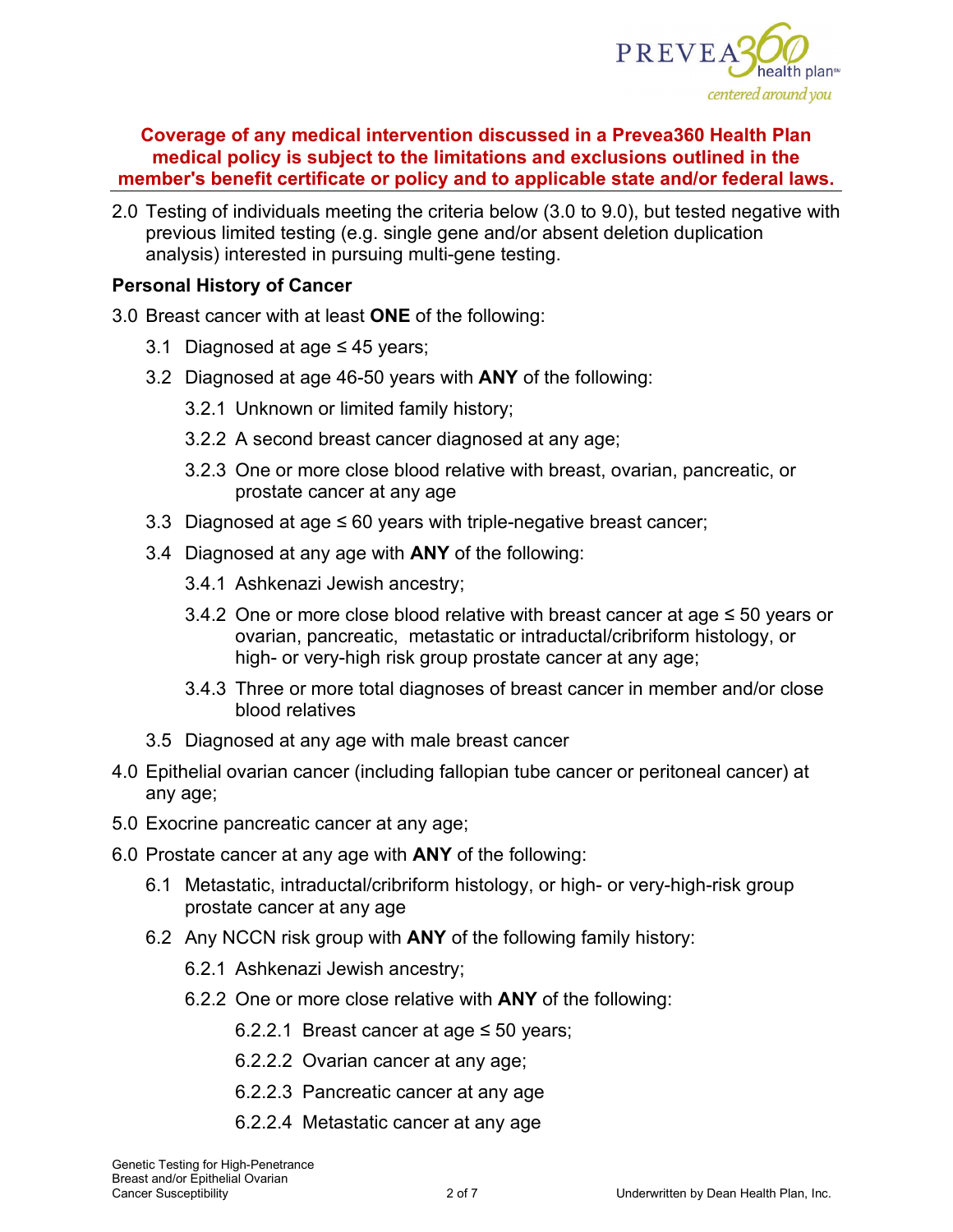

- 6.2.2.5 Intraductal/cribriform prostate cancer at any age
- 6.2.3 Two or more close relatives with breast or prostate cancer (any grade) at any age
- 7.0 A mutation identified on tumor genomic testing that has clinical implications if also identified in the germline
- 8.0 Member who meets Li-Fraumeni syndrome testing criteria or Cowden syndrome/PTEN hamartoma tumor syndrome testing criteria
- 9.0 To aid in systemic therapy decision-making, such as HER2-negative metastatic breast cancer

# **No Personal History/Family History of Cancer Only**

- 10.0 An affected or unaffected member with a first-or second-degree blood relative meeting **ANY** of the criteria listed above (3.0 to 9.0) (except members who meet criteria for systemic therapy decision-making)
- 11.0 An affected or unaffected member who otherwise does not meet the criteria above (3.0 to 9.0), but has a probability >5% of a BRCA1/2 pathogenic variant based on prior probability models (e.g. Tyrer-Cuzick, BRCAPro, CanRisk)

#### **Other Testing Criteria**

- 12.0 Testing may be considered medically necessary in **ANY** of the following scenarios:
	- 12.1 Multiple primary breast cancers, first diagnosed between the ages of 50 and 65 years of age;
	- 12.2An Ashkenazi Jewish member;
	- 12.3An affected or unaffected member who otherwise does not meet any of the above criteria (3.0 to 9.0) but with a 2.5%-5% probably of BRCA1/2 pathogenic variant based on prior probability models (e.g. Tyrer-Cuzik, BRCAPro, CanRisk, l);
- 13.0 Dean Health Plan considers the following not medically necessary as there is low probability (<2.5%) that testing will have findings of documented utility in the following scenarios:
	- 13.1Women diagnosed with breast cancer at age >65 years, with no close relative with breast, ovarian, pancreatic, or prostate cancer;
	- 13.2Men diagnosed with localized prostate cancer with Gleason Score <7 and no close relative with breast, ovarian, pancreatic or prostate cancer.

#### **Cancer Risk Management Genes**

14.0 The following genes are considered medically necessary (based on NCCN Guidelines) for breast cancer risk and management including but not limited to: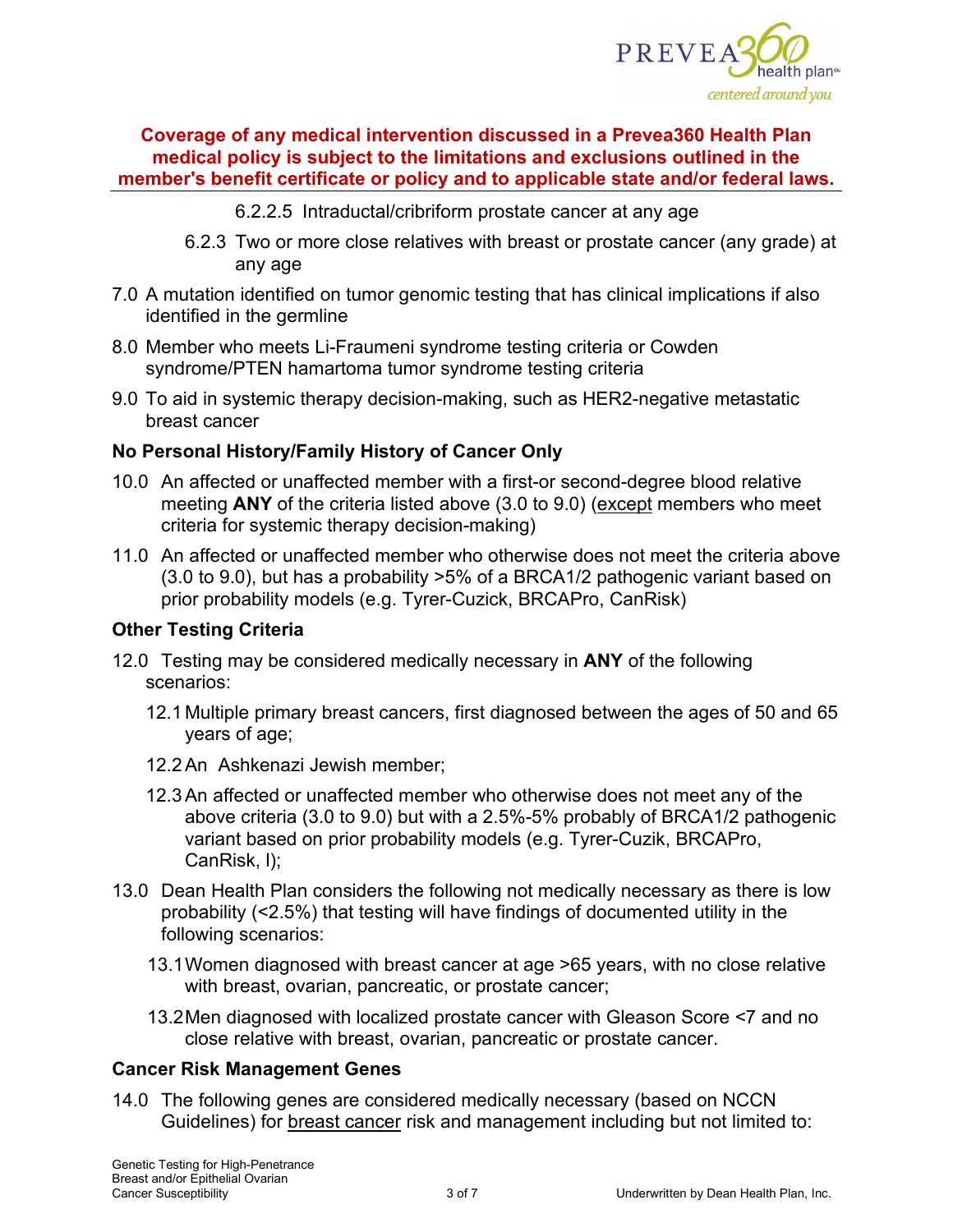

ATM, BRCA1, BRCA2, BARD1, CDH1, CHEK2, , NF1, PALB2, PTEN, STK11, and TP53.

- 15.0 The following genes are **not medically necessary** (based on NCCN Guidelines) for breast cancer risk and management including but not limited to: BRIP1, CDKN2A, MSH2, MLH1, MSH6, PMS2, EPCAM, NBN, RAD51C, RAD51D
- 16.0 The following genes are considered medically necessary (based on NCCN Guidelines) for ovarian cancer risk and management including but not limited to: BRCA1, BRCA2, ATM, MSH2, BRIP1, MLH1, MSH6, PMS2, EPCAM, PALB2, RAD51C, RAD51D, and STK11.
- 17.0 The following genes **not medically necessary** (based on NCCN Guidelines) for ovarian cancer risk and management including but not limited to: BARD1, CDH1, CDKN2A, CHEK2, NBN, NF1, PTEN, and TP53.

# **CPT/HCPCS Codes Related to MP9478**

The list of codes (and their descriptors, if any) is provided for informational purposes only and may not be all inclusive or current. Listing of a code in this medical policy does not imply that the service described by the code is a covered or non-covered service. Benefit coverage for any service is determined by the member's policy of health coverage with Prevea360 Health Plan. Inclusion of a code above does not imply any right to reimbursement or guarantee claim payment. Other medical policies may also apply*.*

| <b>CPT Code</b> | <b>Description</b>                                                                                                                                                                                                                                                                                                                                                                |  |
|-----------------|-----------------------------------------------------------------------------------------------------------------------------------------------------------------------------------------------------------------------------------------------------------------------------------------------------------------------------------------------------------------------------------|--|
| 0102U           | Hereditary breast cancer-related disorders (eg, hereditary breast<br>cancer, hereditary ovarian cancer, hereditary endometrial cancer),<br>genomic sequence analysis panel utilizing a combination of NGS,<br>Sanger, MLPA, and array CGH, with MRNA analytics to resolve<br>variants of unknown significance when indicated (17 genes [sequencing]<br>and deletion/duplication]) |  |
| 0103U           | Hereditary ovarian cancer (eg, hereditary ovarian cancer, hereditary<br>endometrial cancer), genomic sequence analysis panel utilizing a<br>combination of NGS, Sanger, MLPA, and array CGH, with MRNA<br>analytics to resolve variants of unknown significance when indicated<br>(24 genes [sequencing and deletion/duplication], EPCAM<br>[deletion/duplication only])          |  |
| 0129U           | Hereditary breast cancer-related disorders (eg, hereditary breast<br>cancer, hereditary ovarian cancer, hereditary endometrial cancer),<br>genomic sequence analysis and deletion/duplication analysis panel<br>(ATM, BRCA1, BRCA2, CDH1, CHEK2, PALB2, PTEN, and TP53)                                                                                                           |  |
| 0131U           | Hereditary breast cancer-related disorders (eg, hereditary breast                                                                                                                                                                                                                                                                                                                 |  |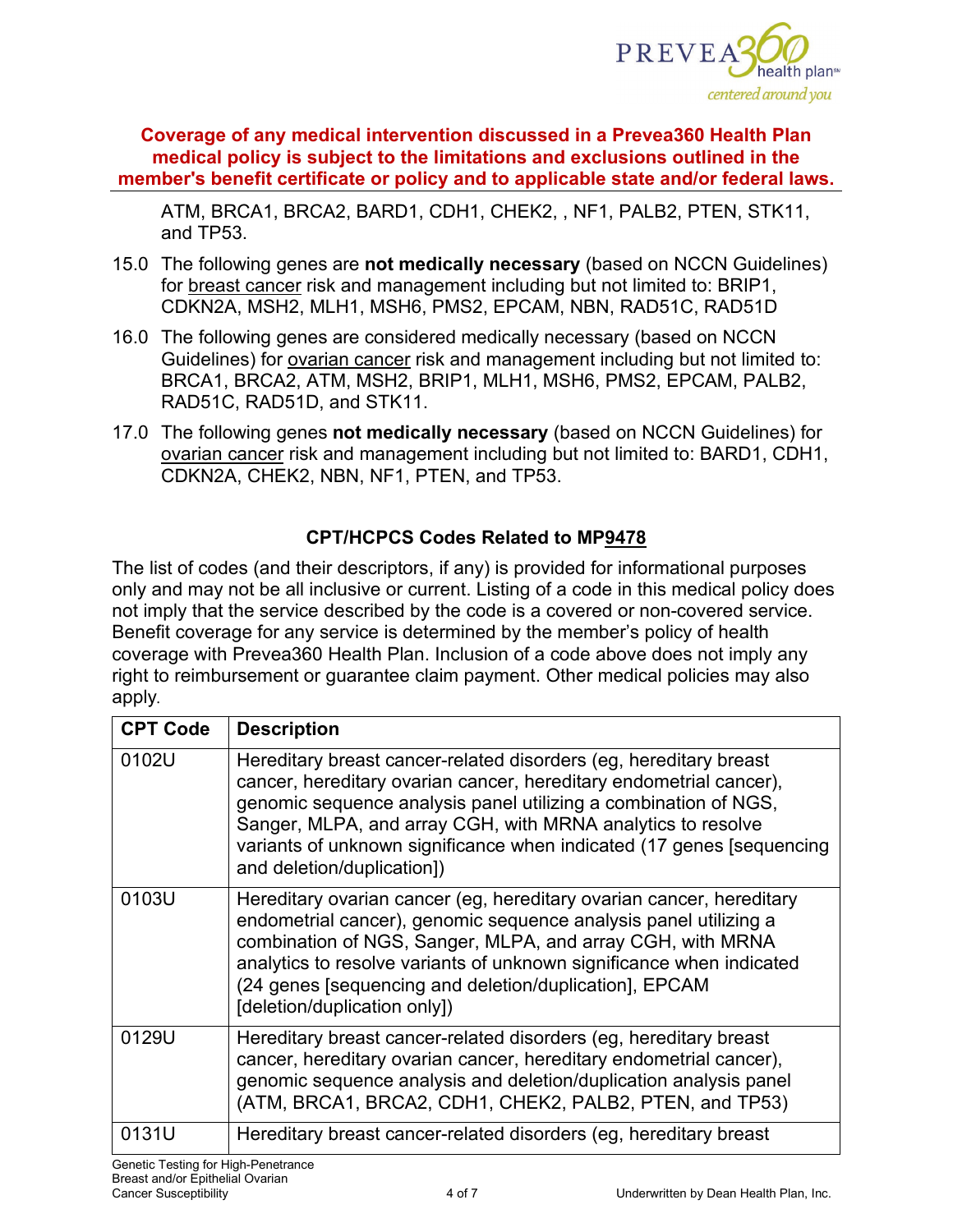

| <b>CPT Code</b> | <b>Description</b>                                                                                                                                                                                                                                            |  |  |
|-----------------|---------------------------------------------------------------------------------------------------------------------------------------------------------------------------------------------------------------------------------------------------------------|--|--|
|                 | cancer, hereditary ovarian cancer, hereditary endometrial cancer),<br>targeted mRNA sequence analysis panel (13 genes) (List separately in<br>addition to code for primary procedure)                                                                         |  |  |
| 0132U           | Hereditary ovarian cancer-related disorders (eg, hereditary breast<br>cancer, hereditary ovarian cancer, hereditary endometrial cancer),<br>targeted mRNA sequence analysis panel (17 genes) (List separately in<br>addition to code for primary procedure)   |  |  |
| 0134U           | Hereditary pan cancer (eg, hereditary breast and ovarian cancer,<br>hereditary endometrial cancer, hereditary colorectal cancer), targeted<br>mRNA sequence analysis panel (18 genes) (List separately in addition<br>to code for primary procedure)          |  |  |
| 0135U           | Hereditary gynecological cancer (eg, hereditary breast and ovarian<br>cancer, hereditary endometrial cancer, hereditary colorectal cancer),<br>targeted mRNA sequence analysis panel (12 genes) (List separately in<br>addition to code for primary procedure |  |  |
| 0137U           | PALB2 (partner and localizer of BRCA2) (eg, breast and pancreatic<br>cancer) mRNA sequence analysis (List separately in addition to code<br>for primary procedure)                                                                                            |  |  |
| 0138U           | BRCA1 (BRCA1, DNA repair associated), BRCA2 (BRCA2, DNA repair<br>associated) (eg, hereditary breast and ovarian cancer) mRNA sequence<br>analysis (List separately in addition to code for primary procedure)                                                |  |  |
| 81162           | BRCA1, BRCA2 (breast cancer 1 and 2) (e.g., hereditary breast and<br>ovarian cancer) gene analysis; full sequence analysis and full<br>duplication/deletion analysis                                                                                          |  |  |
| 81163           | BRCA1 (BRCA1, DNA repair associated), BRCA2 (BRCA2, DNA repair<br>associated) (e.g., hereditary breast and ovarian cancer) gene analysis;<br>full sequence analysis                                                                                           |  |  |
| 81164           | BRCA1 (BRCA1, DNA repair associated), BRCA2 (BRCA2, DNA repair<br>associated) (e.g., hereditary breast and ovarian cancer) gene analysis;<br>full duplication/deletion analysis (e. g, detection of large gene<br>rearrangements)                             |  |  |
| 81165           | BRCA1 (BRCA1, DNA repair associated) (e.g., hereditary breast and<br>ovarian cancer) gene analysis; full sequence analysis                                                                                                                                    |  |  |
| 81166           | BRCA1 (BRCA1, DNA repair associated) (e.g., hereditary breast and<br>ovarian cancer) gene analysis; full duplication/deletion analysis (i.e.,<br>detection of large gene rearrangements)                                                                      |  |  |
| 81167           | RCA2 (BRCA2, DNA repair associated) (e.g., hereditary breast and                                                                                                                                                                                              |  |  |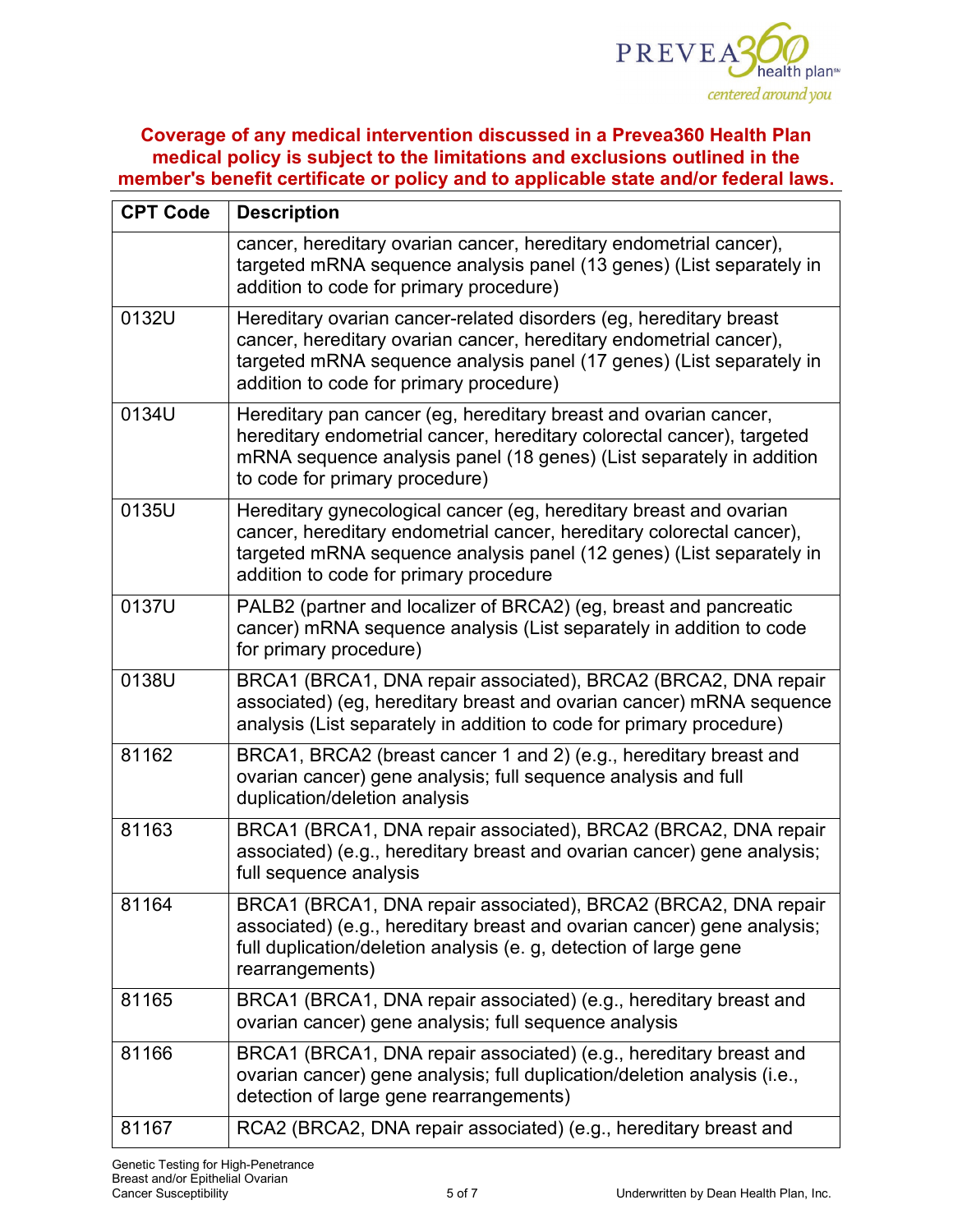

| <b>CPT Code</b> | <b>Description</b>                                                                                                                                                                                                                                                                                                                      |  |  |
|-----------------|-----------------------------------------------------------------------------------------------------------------------------------------------------------------------------------------------------------------------------------------------------------------------------------------------------------------------------------------|--|--|
|                 | ovarian cancer) gene analysis; full duplication/deletion analysis (i.e.,<br>detection of large gene rearrangements)                                                                                                                                                                                                                     |  |  |
| 81212           | BRCA1, BRCA2 (breast cancer 1 and 2) (e.g., hereditary breast and<br>ovarian cancer) gene analysis; 185delAG, 5385insC, 6174delT variants                                                                                                                                                                                               |  |  |
| 81215           | BRCA1 (breast cancer 1) (e.g., hereditary breast and ovarian cancer)<br>gene analysis; known familial variant                                                                                                                                                                                                                           |  |  |
| 81216           | BRCA2 (breast cancer 2) (e.g., hereditary breast and ovarian cancer)<br>gene analysis; full sequence analysis                                                                                                                                                                                                                           |  |  |
| 81217           | BRCA2 (breast cancer 2) (e.g., hereditary breast and ovarian cancer)<br>gene analysis; known familial variant                                                                                                                                                                                                                           |  |  |
| 81307           | PALB2 (partner and localizer of BRCA2) (eg, breast and pancreatic<br>cancer) gene analysis; full gene sequence                                                                                                                                                                                                                          |  |  |
| 81308           | PALB2 (partner and localizer of BRCA2) (eg, breast and pancreatic<br>cancer) gene analysis; known familial variant                                                                                                                                                                                                                      |  |  |
| 81432           | Hereditary breast cancer-related disorders (e.g., hereditary breast<br>cancer, hereditary ovarian cancer, hereditary endometrial cancer);<br>genomic sequence analysis panel, must include sequencing of at least<br>14 genes, including ATM, BRCA1, BRCA2, BRIP1, CDH1, MLH1,<br>MSH2, MSH6, NBN, PALB2, PTEN, RAD51C, STK11, and TP53 |  |  |
| 81433           | Hereditary breast cancer-related disorders (e.g., hereditary breast<br>cancer, hereditary ovarian cancer, hereditary endometrial cancer);<br>duplication/deletion analysis panel, must include analyses for BRCA1,<br>BRCA2, MLH1, MSH2, and STK11                                                                                      |  |  |